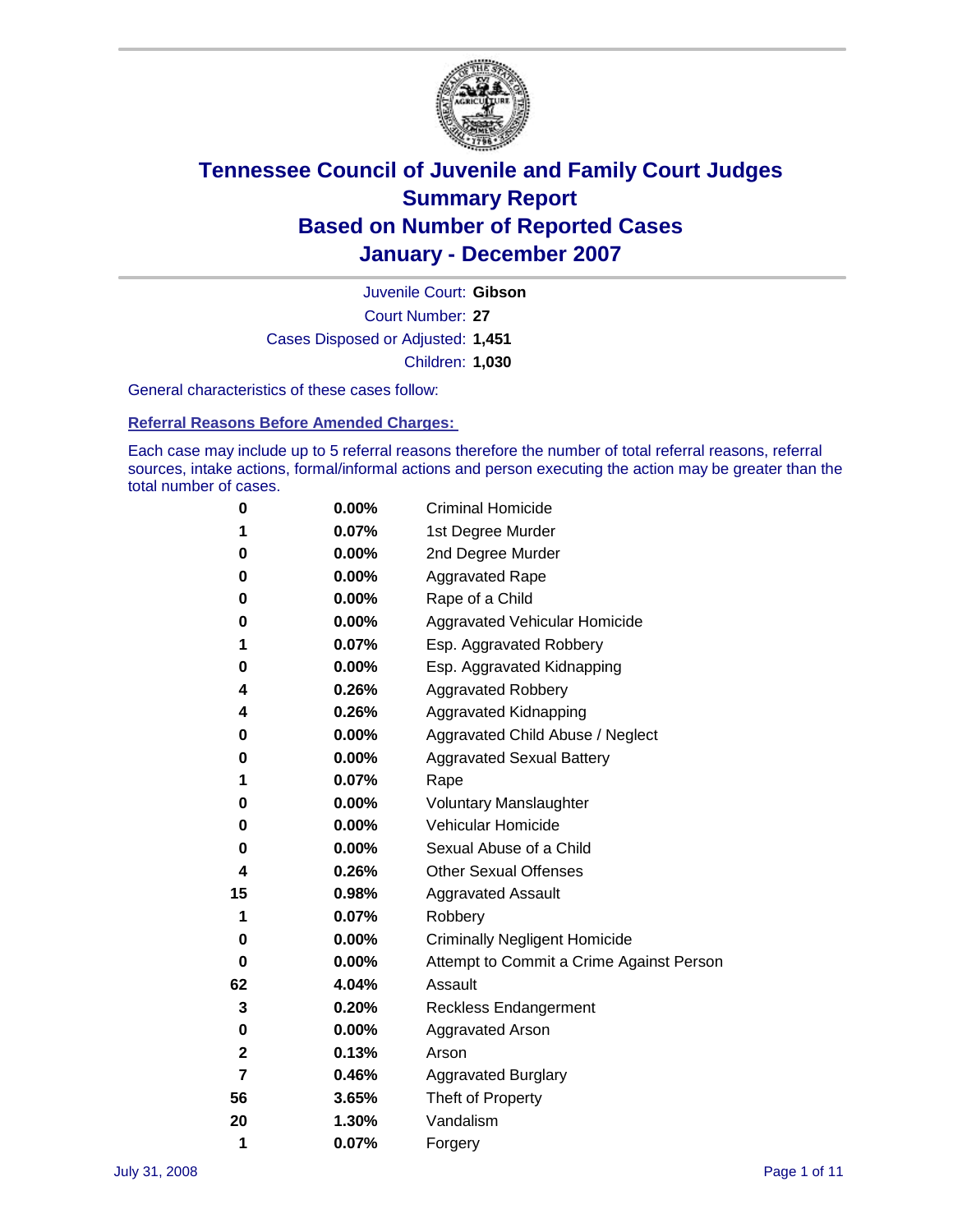

Court Number: **27** Juvenile Court: **Gibson** Cases Disposed or Adjusted: **1,451** Children: **1,030**

#### **Referral Reasons Before Amended Charges:**

Each case may include up to 5 referral reasons therefore the number of total referral reasons, referral sources, intake actions, formal/informal actions and person executing the action may be greater than the total number of cases.

| 0            | 0.00%    | <b>Worthless Checks</b>                                     |
|--------------|----------|-------------------------------------------------------------|
| 0            | 0.00%    | Illegal Possession / Fraudulent Use of Credit / Debit Cards |
| 3            | 0.20%    | <b>Burglary</b>                                             |
| 1            | 0.07%    | Unauthorized Use of a Vehicle                               |
| 0            | 0.00%    | <b>Cruelty to Animals</b>                                   |
| $\bf{0}$     | 0.00%    | Sale of Controlled Substances                               |
| 26           | 1.69%    | <b>Other Drug Offenses</b>                                  |
| 1            | 0.07%    | <b>Possession of Controlled Substances</b>                  |
| 0            | 0.00%    | <b>Criminal Attempt</b>                                     |
| 2            | 0.13%    | Carrying Weapons on School Property                         |
| 1            | 0.07%    | Unlawful Carrying / Possession of a Weapon                  |
| 1            | 0.07%    | <b>Evading Arrest</b>                                       |
| 0            | 0.00%    | Escape                                                      |
| 0            | 0.00%    | Driving Under Influence (DUI)                               |
| 20           | 1.30%    | Possession / Consumption of Alcohol                         |
| 13           | 0.85%    | Resisting Stop, Frisk, Halt, Arrest or Search               |
| $\bf{0}$     | 0.00%    | <b>Aggravated Criminal Trespass</b>                         |
| 5            | 0.33%    | Harassment                                                  |
| 0            | 0.00%    | Failure to Appear                                           |
| 0            | 0.00%    | Filing a False Police Report                                |
|              | 0.07%    | Criminal Impersonation                                      |
| 19           | 1.24%    | <b>Disorderly Conduct</b>                                   |
| $\mathbf{2}$ | 0.13%    | <b>Criminal Trespass</b>                                    |
| 7            | 0.46%    | <b>Public Intoxication</b>                                  |
| 0            | 0.00%    | Gambling                                                    |
| 7            | 0.46%    | Traffic                                                     |
| 0            | $0.00\%$ | <b>Local Ordinances</b>                                     |
| $\mathbf{2}$ | 0.13%    | Violation of Wildlife Regulations                           |
| 366          | 23.84%   | Contempt of Court                                           |
| 7            | 0.46%    | Violation of Probation                                      |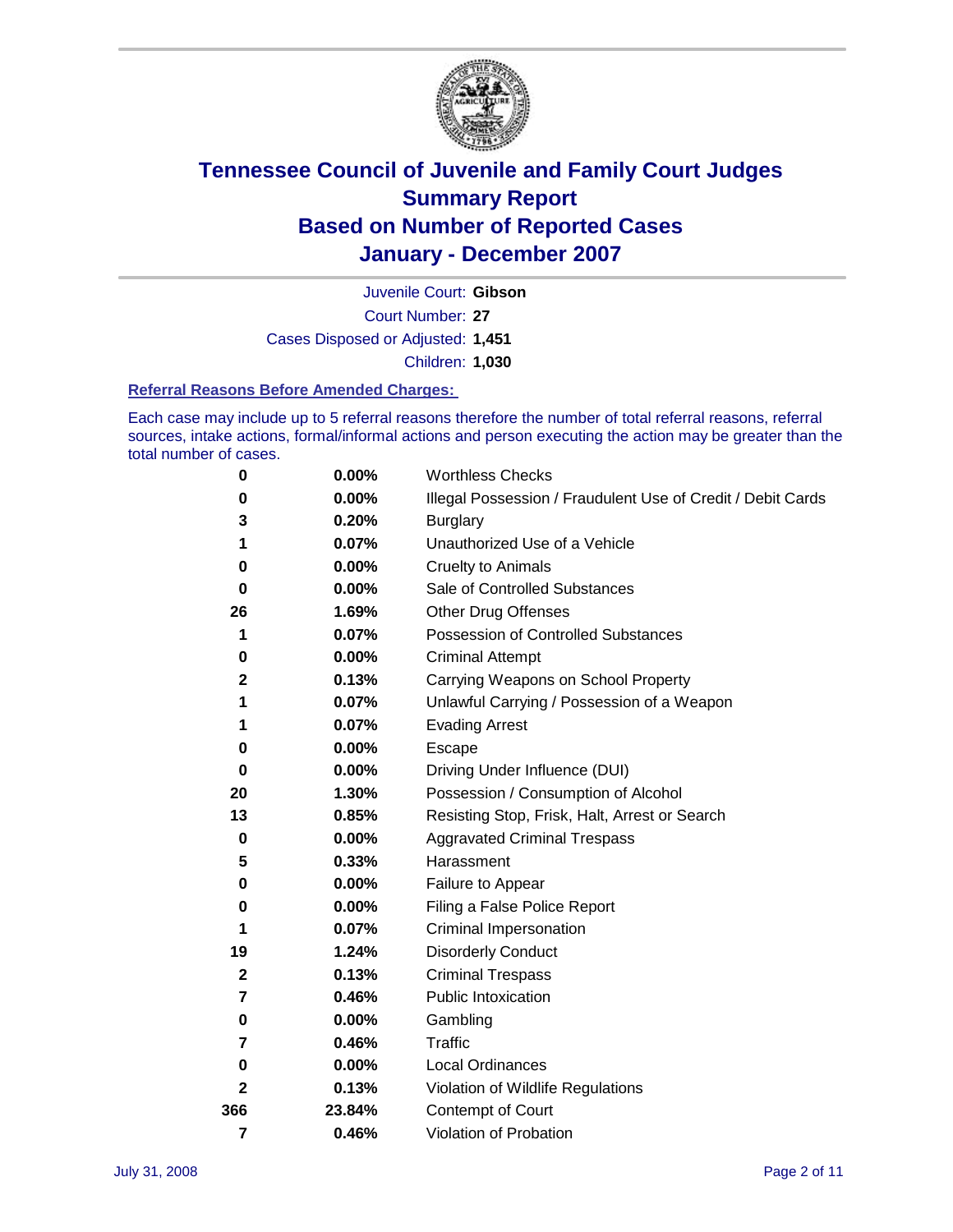

Court Number: **27** Juvenile Court: **Gibson** Cases Disposed or Adjusted: **1,451** Children: **1,030**

#### **Referral Reasons Before Amended Charges:**

Each case may include up to 5 referral reasons therefore the number of total referral reasons, referral sources, intake actions, formal/informal actions and person executing the action may be greater than the total number of cases.

| 4     | 0.26%   | Violation of Aftercare                 |
|-------|---------|----------------------------------------|
| 59    | 3.84%   | <b>Unruly Behavior</b>                 |
| 115   | 7.49%   | Truancy                                |
| 3     | 0.20%   | In-State Runaway                       |
| 1     | 0.07%   | Out-of-State Runaway                   |
| 22    | 1.43%   | Possession of Tobacco Products         |
| 0     | 0.00%   | Violation of a Valid Court Order       |
| 8     | 0.52%   | Violation of Curfew                    |
| 0     | 0.00%   | Sexually Abused Child                  |
| 0     | 0.00%   | <b>Physically Abused Child</b>         |
| 86    | 5.60%   | Dependency / Neglect                   |
| 0     | 0.00%   | <b>Termination of Parental Rights</b>  |
| 0     | 0.00%   | <b>Violation of Pretrial Diversion</b> |
| 0     | 0.00%   | Violation of Informal Adjustment       |
| 4     | 0.26%   | <b>Judicial Review</b>                 |
| 14    | 0.91%   | <b>Administrative Review</b>           |
| 0     | 0.00%   | <b>Foster Care Review</b>              |
| 116   | 7.56%   | Custody                                |
| 5     | 0.33%   | Visitation                             |
| 63    | 4.10%   | Paternity / Legitimation               |
| 339   | 22.08%  | <b>Child Support</b>                   |
| 0     | 0.00%   | <b>Request for Medical Treatment</b>   |
| 0     | 0.00%   | <b>Consent to Marry</b>                |
| 30    | 1.95%   | Other                                  |
| 1,535 | 100.00% | <b>Total Referrals</b>                 |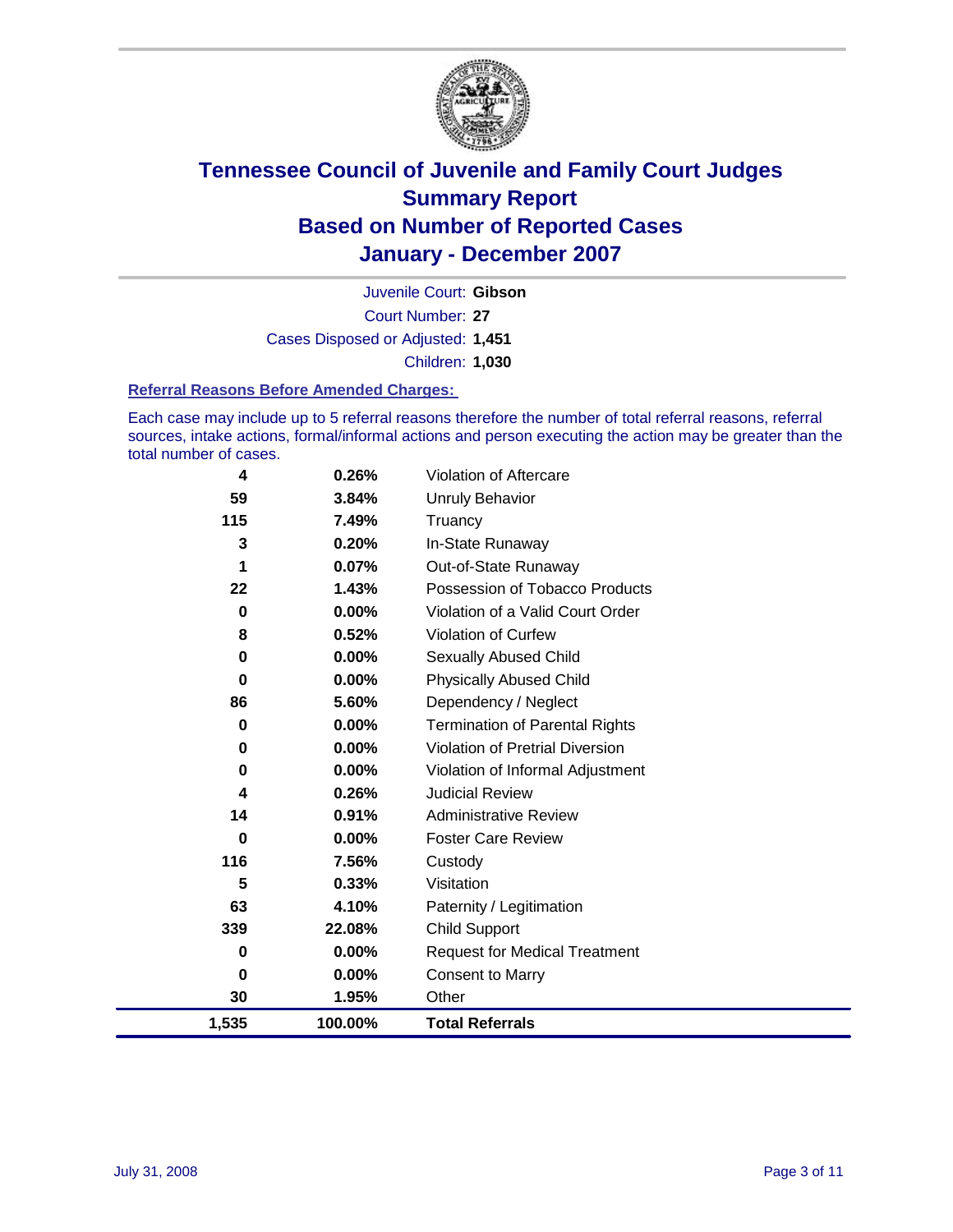

|                            |                  |                                   | Juvenile Court: Gibson |  |  |  |
|----------------------------|------------------|-----------------------------------|------------------------|--|--|--|
|                            | Court Number: 27 |                                   |                        |  |  |  |
|                            |                  | Cases Disposed or Adjusted: 1,451 |                        |  |  |  |
|                            |                  |                                   | Children: 1,030        |  |  |  |
| <b>Referral Sources: 1</b> |                  |                                   |                        |  |  |  |
|                            | 228              | 14.85%                            | Law Enforcement        |  |  |  |
|                            | 57               | 3.71%                             | Parents                |  |  |  |
|                            | 23               | $1.50\%$                          | <b>Relatives</b>       |  |  |  |

| 1,535 | 100.00% | <b>Total Referral Sources</b>     |
|-------|---------|-----------------------------------|
| 16    | 1.04%   | Other                             |
| 0     | 0.00%   | Unknown                           |
| 0     | 0.00%   | Hospital                          |
| 0     | 0.00%   | Child & Parent                    |
| 42    | 2.74%   | Victim                            |
| 17    | 1.11%   | <b>Other Court</b>                |
| 0     | 0.00%   | Social Agency                     |
| 16    | 1.04%   | <b>Court Staff</b>                |
| 0     | 0.00%   | <b>District Attorney's Office</b> |
| 769   | 50.10%  | <b>Other State Department</b>     |
| 164   | 10.68%  | <b>DCS</b>                        |
| 0     | 0.00%   | <b>CSA</b>                        |
| 199   | 12.96%  | School                            |
| 4     | 0.26%   | Self                              |
| 23    | 1.50%   | Relatives                         |

### **Age of Child at Referral: 2**

| 1.030 | 100.00%       | <b>Total Child Count</b> |
|-------|---------------|--------------------------|
|       | 0.00%<br>0    | Unknown / Not Reported   |
|       | 36<br>3.50%   | Ages 19 and Over         |
|       | 129<br>12.52% | Ages 17 through 18       |
|       | 172<br>16.70% | Ages 15 through 16       |
|       | 118<br>11.46% | Ages 13 through 14       |
|       | 6.99%<br>72   | Ages 11 through 12       |
|       | 503<br>48.83% | Ages 10 and Under        |
|       |               |                          |

<sup>1</sup> If different than number of Referral Reasons (1535), verify accuracy of your court's data.

One child could be counted in multiple categories, verify accuracy of your court's data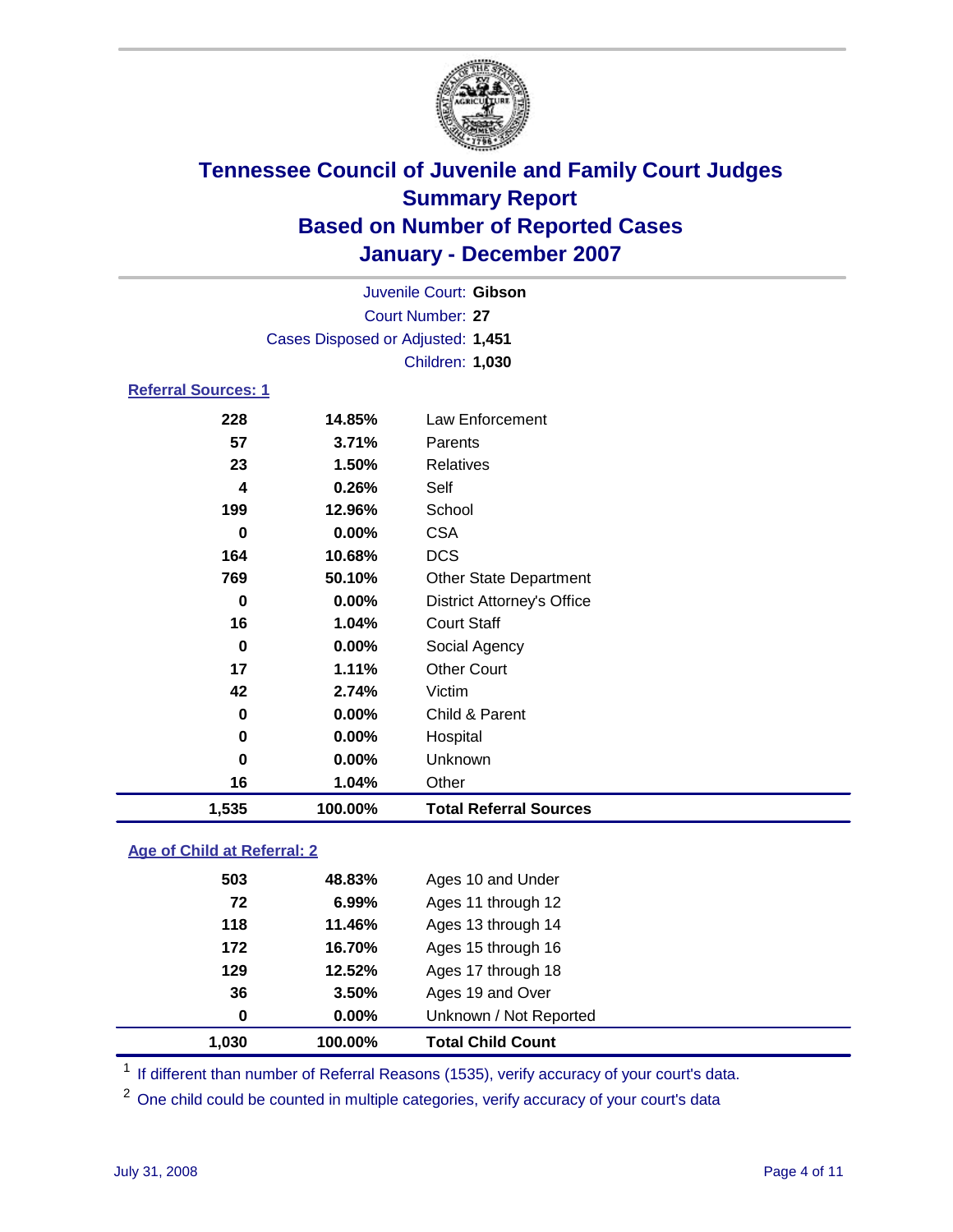

| Juvenile Court: Gibson                  |                                   |                          |  |  |  |
|-----------------------------------------|-----------------------------------|--------------------------|--|--|--|
| Court Number: 27                        |                                   |                          |  |  |  |
|                                         | Cases Disposed or Adjusted: 1,451 |                          |  |  |  |
|                                         |                                   | Children: 1,030          |  |  |  |
| Sex of Child: 1                         |                                   |                          |  |  |  |
| 562                                     | 54.56%                            | Male                     |  |  |  |
| 405                                     | 39.32%                            | Female                   |  |  |  |
| 63                                      | 6.12%                             | Unknown                  |  |  |  |
| 1,030                                   | 100.00%                           | <b>Total Child Count</b> |  |  |  |
| Race of Child: 1                        |                                   |                          |  |  |  |
| 441                                     | 42.82%                            | White                    |  |  |  |
| 455                                     | 44.17%                            | African American         |  |  |  |
| 0                                       | 0.00%                             | Native American          |  |  |  |
| $\mathbf 0$                             | 0.00%                             | Asian                    |  |  |  |
| 35                                      | 3.40%                             | Mixed                    |  |  |  |
| 99                                      | 9.61%                             | Unknown                  |  |  |  |
| 1,030                                   | 100.00%                           | <b>Total Child Count</b> |  |  |  |
| <b>Hispanic Origin: 1</b>               |                                   |                          |  |  |  |
| 12                                      | 1.17%                             | Yes                      |  |  |  |
| 887                                     | 86.12%                            | <b>No</b>                |  |  |  |
| 131                                     | 12.72%                            | Unknown                  |  |  |  |
| 1,030                                   | 100.00%                           | <b>Total Child Count</b> |  |  |  |
| <b>School Enrollment of Children: 1</b> |                                   |                          |  |  |  |
| 581                                     | 56.41%                            | Yes                      |  |  |  |
| 321                                     | 31.17%                            | No                       |  |  |  |
| 128                                     | 12.43%                            | Unknown                  |  |  |  |
| 1,030                                   | 100.00%                           | <b>Total Child Count</b> |  |  |  |

 $1$  One child could be counted in multiple categories, verify accuracy of your court's data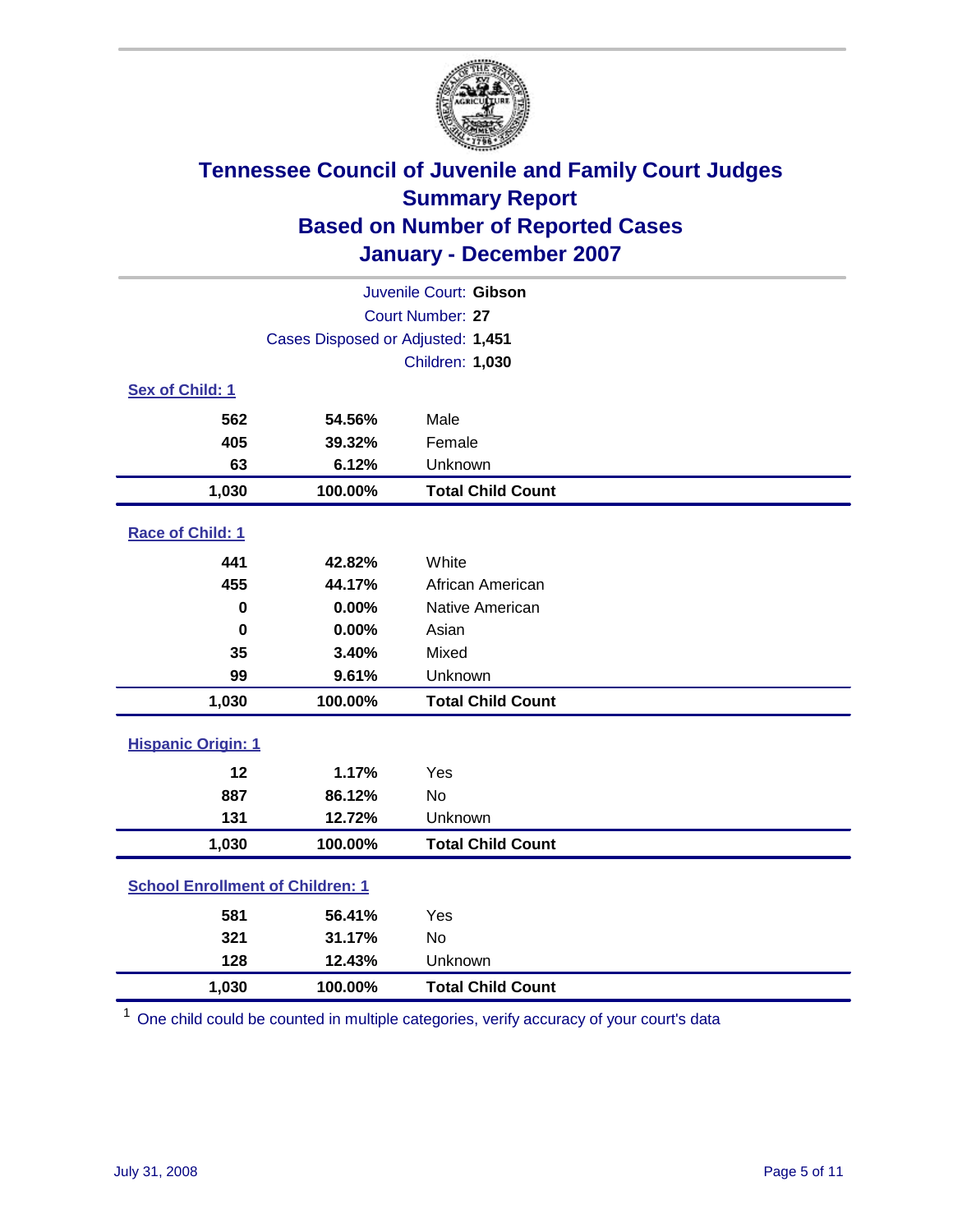

Court Number: **27** Juvenile Court: **Gibson** Cases Disposed or Adjusted: **1,451** Children: **1,030**

### **Living Arrangement of Child at Time of Referral: 1**

| 1,030 | 100.00%  | <b>Total Child Count</b>     |
|-------|----------|------------------------------|
| 6     | 0.58%    | Other                        |
| 14    | 1.36%    | Unknown                      |
| 15    | 1.46%    | Independent                  |
| 0     | $0.00\%$ | In an Institution            |
| 1     | 0.10%    | In a Residential Center      |
| 0     | $0.00\%$ | In a Group Home              |
| 75    | 7.28%    | With Foster Family           |
| 1     | 0.10%    | With Adoptive Parents        |
| 113   | 10.97%   | <b>With Relatives</b>        |
| 85    | 8.25%    | With Father                  |
| 654   | 63.50%   | With Mother                  |
| 8     | 0.78%    | With Mother and Stepfather   |
|       | 0.10%    | With Father and Stepmother   |
| 57    | 5.53%    | With Both Biological Parents |
|       |          |                              |

#### **Type of Detention: 2**

| 1,451 | 100.00%  | <b>Total Detention Count</b> |  |
|-------|----------|------------------------------|--|
| 1     | 0.07%    | Other                        |  |
| 1,434 | 98.83%   | Does Not Apply               |  |
| 0     | $0.00\%$ | <b>Unknown</b>               |  |
| 1     | 0.07%    | <b>Psychiatric Hospital</b>  |  |
| 0     | 0.00%    | Jail - No Separation         |  |
| 0     | $0.00\%$ | Jail - Partial Separation    |  |
| 0     | $0.00\%$ | Jail - Complete Separation   |  |
| 12    | 0.83%    | Juvenile Detention Facility  |  |
| 3     | 0.21%    | Non-Secure Placement         |  |
|       |          |                              |  |

<sup>1</sup> One child could be counted in multiple categories, verify accuracy of your court's data

<sup>2</sup> If different than number of Cases (1451) verify accuracy of your court's data.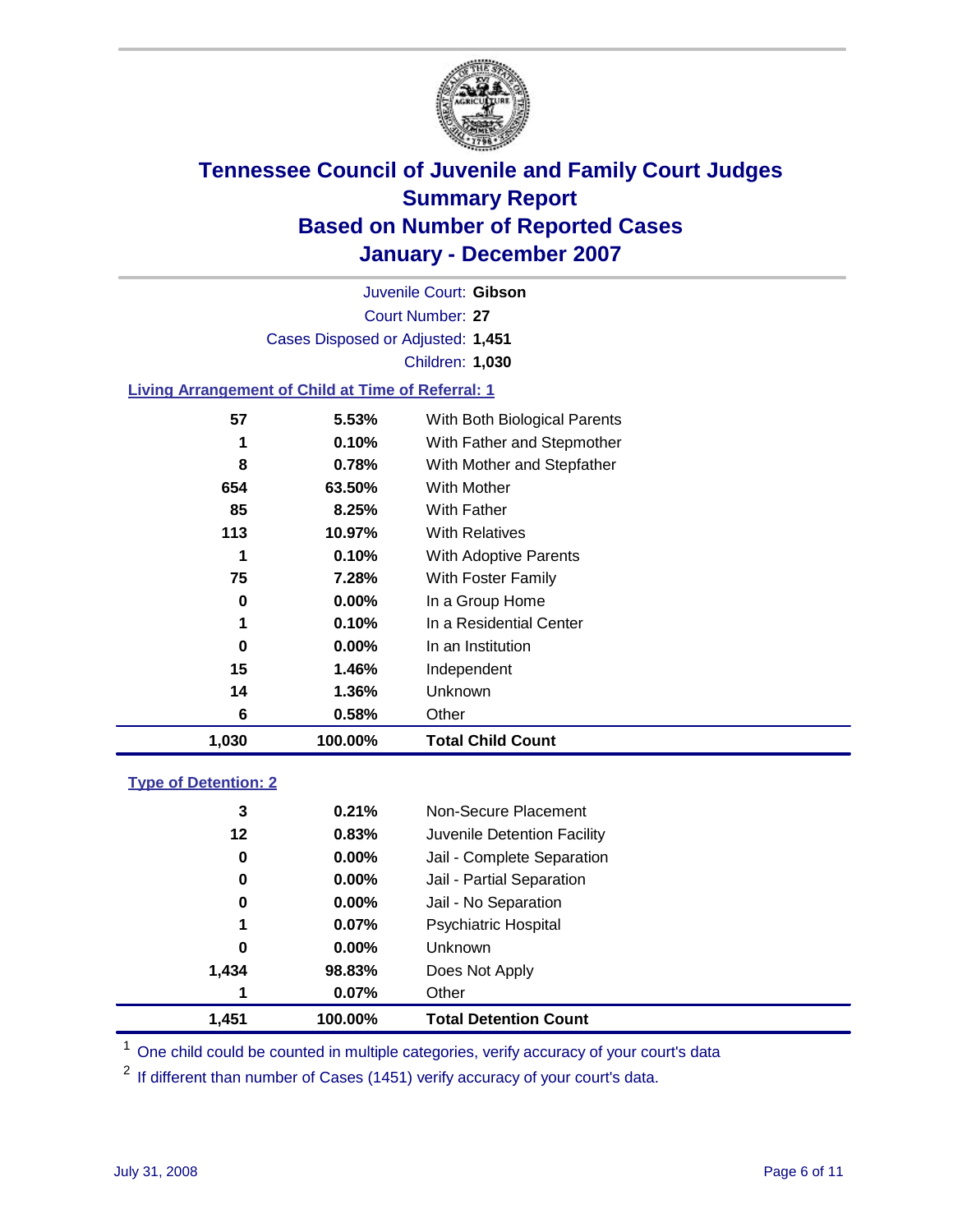

|                                                    | Juvenile Court: Gibson            |                                      |  |  |  |
|----------------------------------------------------|-----------------------------------|--------------------------------------|--|--|--|
| Court Number: 27                                   |                                   |                                      |  |  |  |
|                                                    | Cases Disposed or Adjusted: 1,451 |                                      |  |  |  |
|                                                    |                                   | Children: 1,030                      |  |  |  |
| <b>Placement After Secure Detention Hearing: 1</b> |                                   |                                      |  |  |  |
| $\mathbf 2$                                        | 0.14%                             | Returned to Prior Living Arrangement |  |  |  |
| $\bf{0}$                                           | 0.00%                             | Juvenile Detention Facility          |  |  |  |
| $\bf{0}$                                           | 0.00%                             | Jail                                 |  |  |  |
| 0                                                  | 0.00%                             | Shelter / Group Home                 |  |  |  |
| 1                                                  | 0.07%                             | <b>Foster Family Home</b>            |  |  |  |
| 7                                                  | 0.48%                             | Psychiatric Hospital                 |  |  |  |
| 0                                                  | 0.00%                             | Unknown / Not Reported               |  |  |  |
| 1,437                                              | 99.04%                            | Does Not Apply                       |  |  |  |
| 4                                                  | 0.28%                             | Other                                |  |  |  |
| 1,451                                              | 100.00%                           | <b>Total Placement Count</b>         |  |  |  |
| <b>Intake Actions: 2</b>                           |                                   |                                      |  |  |  |
| 1,298                                              | 84.56%                            | <b>Petition Filed</b>                |  |  |  |
| 102                                                | 6.64%                             | <b>Motion Filed</b>                  |  |  |  |
| 14                                                 | 0.91%                             | <b>Citation Processed</b>            |  |  |  |
| $\bf{0}$                                           | 0.00%                             | Notification of Paternity Processed  |  |  |  |
| 11                                                 | 0.72%                             | Scheduling of Judicial Review        |  |  |  |
| 6                                                  | 0.39%                             | Scheduling of Administrative Review  |  |  |  |
| 0                                                  | 0.00%                             | Scheduling of Foster Care Review     |  |  |  |
| 0                                                  | 0.00%                             | Unknown                              |  |  |  |
| 103                                                |                                   | Does Not Apply                       |  |  |  |
|                                                    | 6.71%                             |                                      |  |  |  |
| 1                                                  | 0.07%                             | Other                                |  |  |  |

<sup>1</sup> If different than number of Cases (1451) verify accuracy of your court's data.

<sup>2</sup> If different than number of Referral Reasons (1535), verify accuracy of your court's data.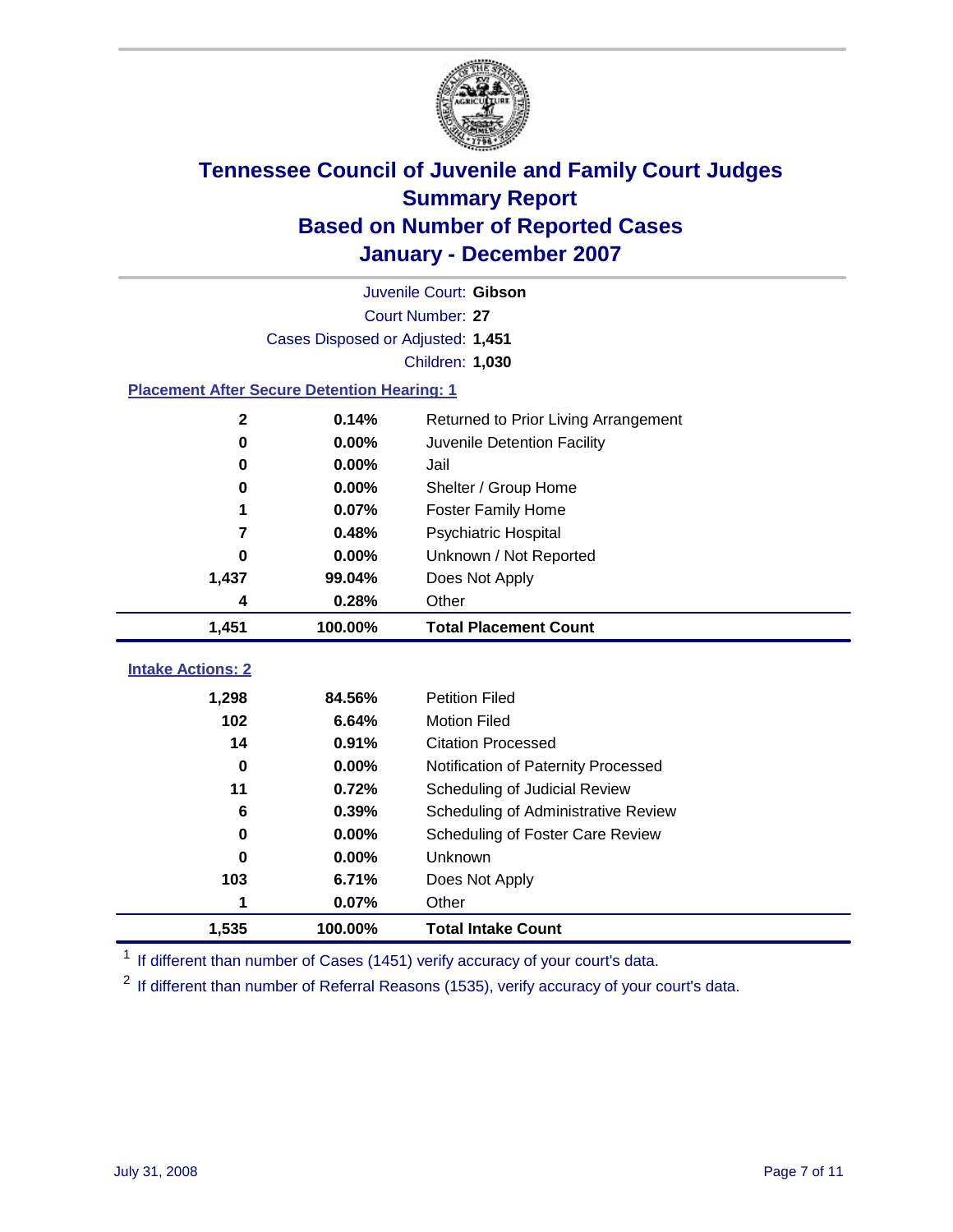

Court Number: **27** Juvenile Court: **Gibson** Cases Disposed or Adjusted: **1,451** Children: **1,030**

### **Last Grade Completed by Child: 1**

| 280         | 27.18%  | Too Young for School     |
|-------------|---------|--------------------------|
| 7           | 0.68%   | Preschool                |
| 22          | 2.14%   | Kindergarten             |
| 35          | 3.40%   | 1st Grade                |
| 20          | 1.94%   | 2nd Grade                |
| 20          | 1.94%   | 3rd Grade                |
| 31          | 3.01%   | 4th Grade                |
| 30          | 2.91%   | 5th Grade                |
| 33          | 3.20%   | 6th Grade                |
| 51          | 4.95%   | 7th Grade                |
| 64          | 6.21%   | 8th Grade                |
| 89          | 8.64%   | 9th Grade                |
| 96          | 9.32%   | 10th Grade               |
| 41          | 3.98%   | 11th Grade               |
| 1           | 0.10%   | 12th Grade               |
| 0           | 0.00%   | Non-Graded Special Ed    |
| 3           | 0.29%   | <b>GED</b>               |
| 23          | 2.23%   | Graduated                |
| 11          | 1.07%   | Never Attended School    |
| 171         | 16.60%  | Unknown                  |
| $\mathbf 2$ | 0.19%   | Other                    |
| 1,030       | 100.00% | <b>Total Child Count</b> |

### **Enrolled in Special Education: 1**

| 870   | 84.47%  | No                       |  |
|-------|---------|--------------------------|--|
| 136   | 13.20%  | Unknown                  |  |
| 1,030 | 100.00% | <b>Total Child Count</b> |  |

<sup>1</sup> One child could be counted in multiple categories, verify accuracy of your court's data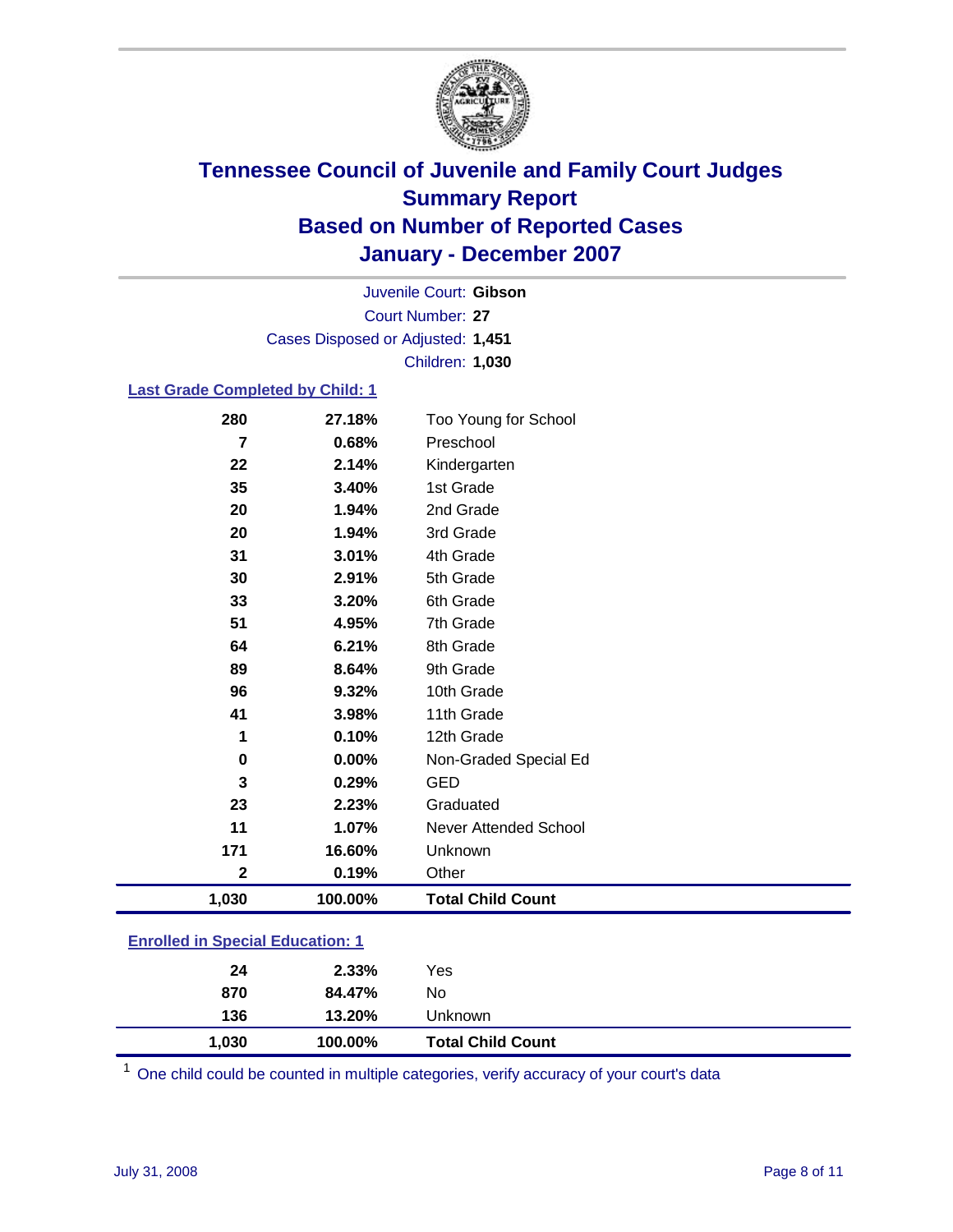

|                              |                                   | Juvenile Court: Gibson    |  |  |
|------------------------------|-----------------------------------|---------------------------|--|--|
|                              | Court Number: 27                  |                           |  |  |
|                              | Cases Disposed or Adjusted: 1,451 |                           |  |  |
|                              |                                   | <b>Children: 1,030</b>    |  |  |
| <b>Action Executed By: 1</b> |                                   |                           |  |  |
| 1,406                        | 91.60%                            | Judge                     |  |  |
| 12                           | 0.78%                             | Referee                   |  |  |
| 117                          | 7.62%                             | <b>YSO</b>                |  |  |
| 0                            | $0.00\%$                          | Other                     |  |  |
| 0                            | $0.00\%$                          | Unknown / Not Reported    |  |  |
| 1,535                        | 100.00%                           | <b>Total Action Count</b> |  |  |

### **Formal / Informal Actions: 1**

| 326   | 21.24%   | Dismissed                                        |
|-------|----------|--------------------------------------------------|
| 145   | 9.45%    | Retired / Nolle Prosequi                         |
| 147   | 9.58%    | <b>Complaint Substantiated Delinquent</b>        |
| 59    | 3.84%    | <b>Complaint Substantiated Status Offender</b>   |
| 76    | 4.95%    | <b>Complaint Substantiated Dependent/Neglect</b> |
| 0     | $0.00\%$ | <b>Complaint Substantiated Abused</b>            |
| 0     | $0.00\%$ | <b>Complaint Substantiated Mentally III</b>      |
| 16    | 1.04%    | Informal Adjustment                              |
| 59    | 3.84%    | <b>Pretrial Diversion</b>                        |
| 8     | 0.52%    | <b>Transfer to Adult Court Hearing</b>           |
| 0     | $0.00\%$ | Charges Cleared by Transfer to Adult Court       |
| 440   | 28.66%   | Special Proceeding                               |
| 103   | 6.71%    | <b>Review Concluded</b>                          |
| 54    | 3.52%    | Case Held Open                                   |
| 102   | 6.64%    | Other                                            |
| 0     | $0.00\%$ | Unknown / Not Reported                           |
| 1,535 | 100.00%  | <b>Total Action Count</b>                        |

<sup>1</sup> If different than number of Referral Reasons (1535), verify accuracy of your court's data.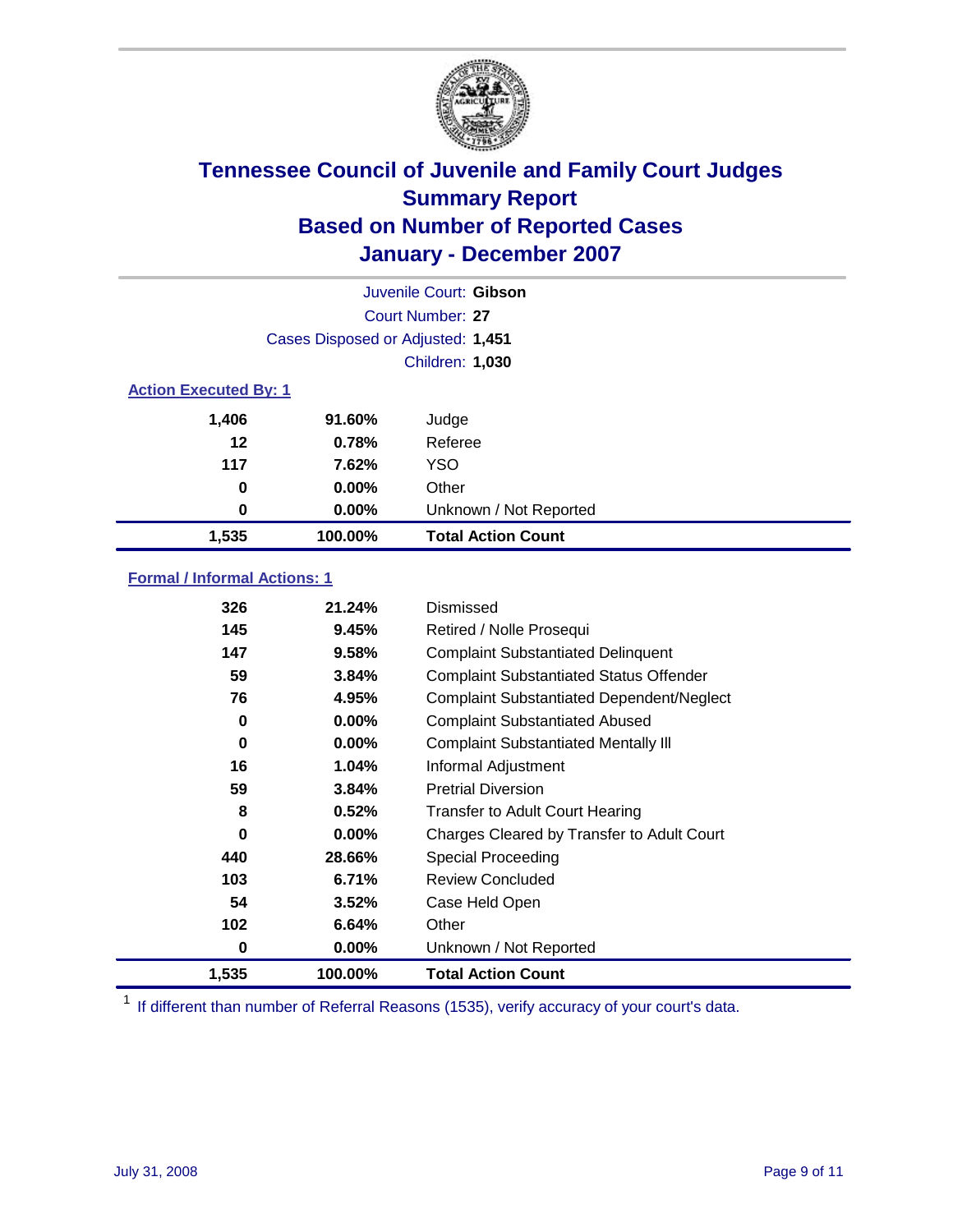

|                       |                                   | Juvenile Court: Gibson                                |
|-----------------------|-----------------------------------|-------------------------------------------------------|
|                       |                                   | Court Number: 27                                      |
|                       | Cases Disposed or Adjusted: 1,451 |                                                       |
|                       |                                   | Children: 1,030                                       |
| <b>Case Outcomes:</b> |                                   | There can be multiple outcomes for one child or case. |
| 334                   | 11.95%                            | <b>Case Dismissed</b>                                 |
| 147                   | 5.26%                             | Case Retired or Nolle Prosequi                        |
| 0                     | 0.00%                             | Warned / Counseled                                    |
| 59                    | 2.11%                             | <b>Held Open For Review</b>                           |
| 63                    | 2.25%                             | Supervision / Probation to Juvenile Court             |
| 106                   | 3.79%                             | <b>Probation to Parents</b>                           |
| 41                    | 1.47%                             | Referral to Another Entity for Supervision / Service  |
| 15                    | 0.54%                             | Referred for Mental Health Counseling                 |
| 12                    | 0.43%                             | Referred for Alcohol and Drug Counseling              |
| 7                     | 0.25%                             | <b>Referred to Alternative School</b>                 |
| 0                     | 0.00%                             | Referred to Private Child Agency                      |
| 0                     | 0.00%                             | Referred to Defensive Driving School                  |
| 0                     | 0.00%                             | Referred to Alcohol Safety School                     |
| 5                     | 0.18%                             | Referred to Juvenile Court Education-Based Program    |
| 4                     | 0.14%                             | Driver's License Held Informally                      |
| 0                     | 0.00%                             | <b>Voluntary Placement with DMHMR</b>                 |
| 0                     | 0.00%                             | <b>Private Mental Health Placement</b>                |
| 0                     | 0.00%                             | <b>Private MR Placement</b>                           |
| 162                   | 5.79%                             | Placement with City/County Agency/Facility            |
| 6                     | 0.21%                             | Placement with Relative / Other Individual            |
| 13                    | 0.46%                             | Fine                                                  |
| 0                     | 0.00%                             | <b>Public Service</b>                                 |
| 35                    | 1.25%                             | Restitution                                           |
| 0                     | 0.00%                             | <b>Runaway Returned</b>                               |
| 37                    | 1.32%                             | No Contact Order                                      |
| 17                    | 0.61%                             | Injunction Other than No Contact Order                |
| 3                     | 0.11%                             | <b>House Arrest</b>                                   |
| 0                     | 0.00%                             | <b>Court Defined Curfew</b>                           |
| 0                     | 0.00%                             | Dismissed from Informal Adjustment                    |
| 0                     | 0.00%                             | <b>Dismissed from Pretrial Diversion</b>              |
| 0                     | 0.00%                             | <b>Released from Probation</b>                        |
| 2                     | 0.07%                             | <b>Transferred to Adult Court</b>                     |
| 0                     | 0.00%                             | <b>DMHMR Involuntary Commitment</b>                   |